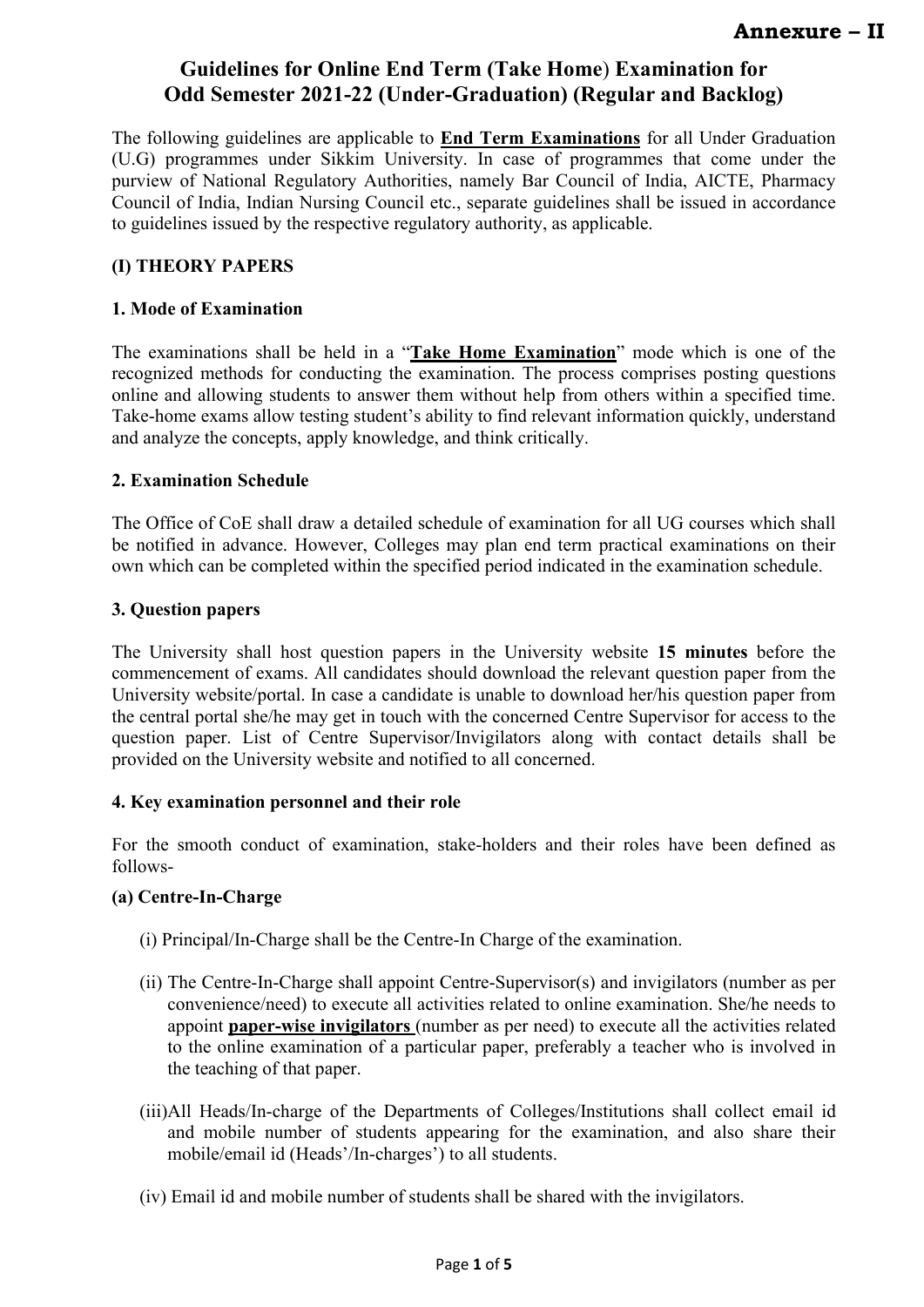- (v) Shall issue specific instruction, provided at the end of this guideline, to all the candidates at least a week before the commencement of the examination.
- (vi) The University shall send all question papers (password protected) for a given session to the official email of the Centre-In-Charge **30 minutes** before the start of examination for the needful forwarding to only those candidates who are not able to download the relevant question paper from the University website.
- (vii) Shall appoint the evaluators for every paper.
- (viii) Shall submit end term marks to the University for results processing and declaration.
	- (ix)Shall ensure proper archival of all answer scripts (e-copies) and marks awarded for a minimum duration of **1 year**, as mandated by University regulation and also to ensure smooth re-evaluation.
	- (x) The Controller of Examinations shall appoint re-evaluators for all applications for reevaluation. The Principal/Head/In-Charge shall submit the reevaluation applications to the O/o the CoE within the period as specified.
	- (x) The Centre-In-Charge shall make all necessary arrangements to ensure the smooth conduct of online examinations, evaluation, and submission of marks.

#### **(b) Centre Supervisor**

- (i) The Centre Supervisor on commencement of examination shall send the question paper to only those candidates who are unable to download the question paper from the University website, directly to their email address or mobile number.
- (ii) Monitor all answer-script submissions made by candidates over email through invigilators.
- (iii) After the end of examination ensure segregation of all answer scripts in separate folders for evaluation.
- (iv) Provide the answer-scripts to the respective faculty for evaluation.
- (v) Ensure entry of all evaluated marks in the University online portal and submission of final *'freezed marks'* to the University.
- (vi) Ensure archival of all answer scripts (e-copies) according to exam session and subject for a minimum period of 1 year for retrieval during re-evaluation.
- (vii)Assist candidates in all matters regarding the online examinations.
- (viii) Shall act as the link between her/his designated centre and the Office of CoE.

#### **(c) Invigilators**

(i) The Invigilators shall monitor the time-bound submission of answer-scripts by candidates over email.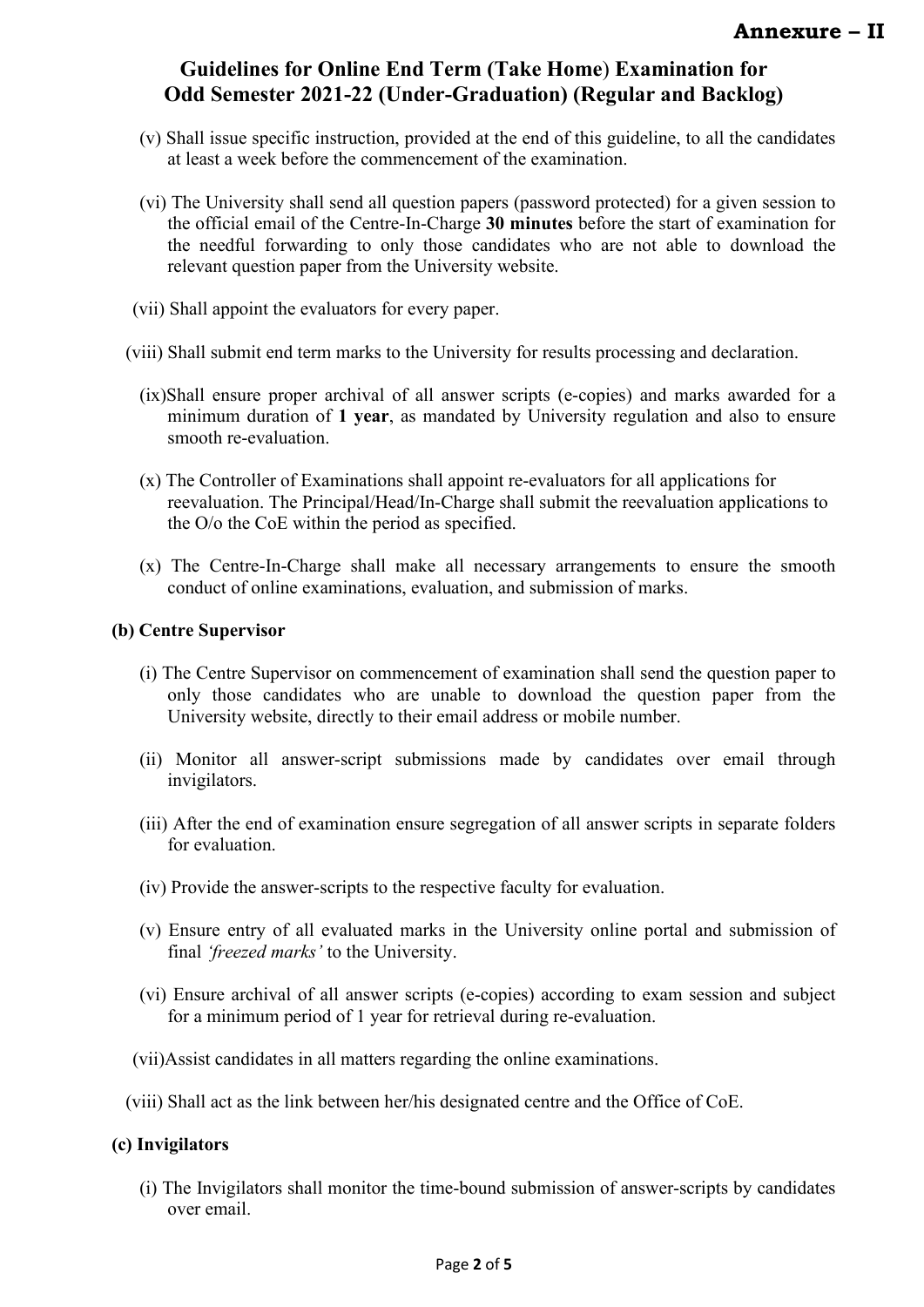- (ii) After the end of the examination, ensure the segregation of all answer-scripts paper-wise in a separate folder for evaluation.
- (iii) Provide the answer-scripts to the respective faculty for evaluation.
- (iv) Ensure entry of all evaluated marks in the University online portal and submission of final *'freezed marks'* to the University through HoD/In-charge.
- (v) Assist candidates in all matters regarding the online examinations.
- (vi) Shall act as the link between her/his designated paper and the college.

### **5. Instruction for students (To be issued by Centre In-charge to candidates)**

- (i) The online examination shall require only limited access to the internet and computer/mobile phone for downloading the questions before the commencement of examination and for uploading the answer scripts after completion of the examination.
- (ii) The duration of the examination will be **as indicated on the question paper** (writing part) plus **one hour** for downloading question paper and uploading answer scripts. The examination shall be held in two sessions as follows –

| <b>Session</b>    | * Time            |
|-------------------|-------------------|
| Morning Session   | $10:30$ am        |
| Afternoon Session | $2:00 \text{ pm}$ |

\* Time may vary for certain subjects/programmes as per specific pattern of marks allotment and/or regulatory guidelines, as applicable.

- (iii) Question paper for each session shall be made available for download by the candidates on the University website (**cus.ac.in**) **15 minutes** before the start of the examination. If for any reason candidate is not able to download the question paper from the website, she/he may contact the Centre Supervisor of her/his exam centre for the question paper. The contact list of Centre Supervisors shall be provided on the University website.
- (iv) Questions must be answered with the candidate's own handwriting in **black/blue pen only on white A4 sheets (ruled/plain).** All sheets must be **numbered**. The first page of the answer script must contain the following information –
	- **Name of the Candidate:**
	- **Roll Number:**
	- **Institution/College:**
	- **Programme Name:**
	- **Semester:**
	- **Paper Name:**
	- **QP Code:**
	- **Full Signature of Candidate:**
	- **Date of Examination –**
- (v) Candidate must write on **both sides** of the sheet.
- (vi) Candidate must **sign** on **every page** of the answer-script and in the last page of the answerscript candidate must sign an **undertaking** of non indulgence in any kind of unfair means as follows –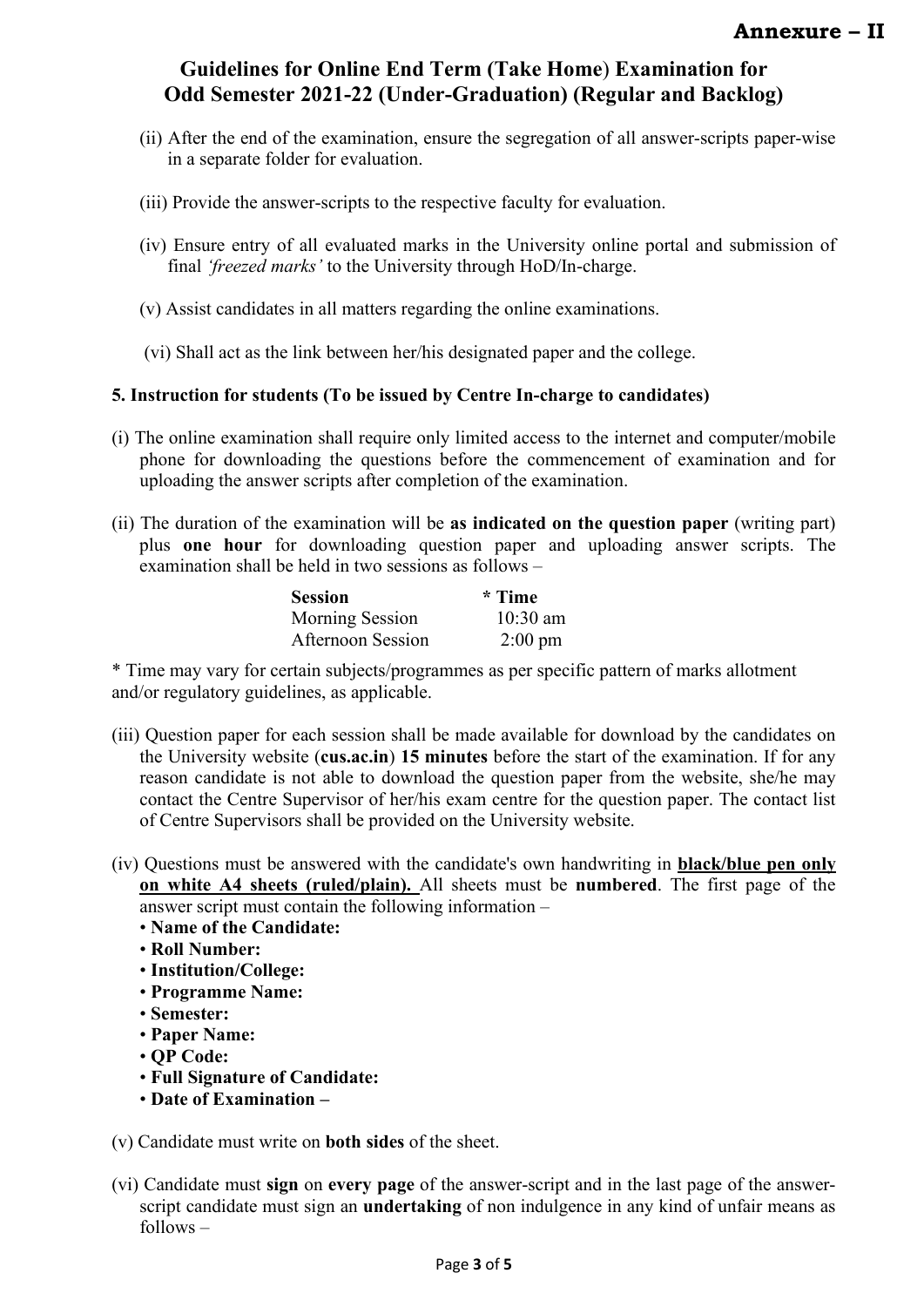- 1. *"I, \_\_\_\_\_\_\_\_\_\_\_\_\_\_\_, bearing roll no\_\_\_\_\_\_\_\_\_\_\_\_\_\_\_\_\_\_\_\_\_\_\_, of (Institution)\_\_\_\_\_\_\_\_\_\_\_\_\_\_\_\_\_\_\_\_\_\_\_\_\_\_\_\_\_\_ hereby acknowledge that I have not indulged in any unfair practices while writing this examination and the answers I have submitted herewith are my original work.*
- 2. *I also acknowledge that I have duly submitted my e-exam application form, paid all the necessary fees, obtained valid e-admit card, appeared in all sessional tests, attended the required number of lectures, and followed all other guidelines for take home examination and Regulations for Conduct of Examinations.*
- 3. *In case it is found that I have failed to fulfil any of the above obligations, I understand that my candidature and answer script shall be deemed invalid and necessary action shall be initiated against me as per regulations."*

*Signature of Candidate: Name: Date:*

### **After completion of the examination, the candidate must ensure the following for submission of the answer scripts:**

- (i) Scan or take pictures (by mobile/scanner) of all pages of the answer script strictly in accordance to order of page number and in a **single e-copy**.
- (ii) The file for submission must be named in the following format *Roll No-QP Code-Date of examination*, e.g. if candidates roll no is 19EZ0001, QP code is 12345 and date of exam is 30<sup>th</sup> March 2022, then the scanned answer sheet file for submission must be named as *19EZ0001 -12345 - 30-03-2022.pdf*
- (iii) The scanned file must be emailed by the candidate to the official email id of the Centre Supervisor of the Institution/Department **using her/his personal email id only**. The subject of the email must be the **file name** and the email body must have the details of the candidate and exam appeared as enlisted in point 5(iv) above.
- (iv) Candidate must ensure that all her/his entries in the scanned file and name of the scanned file are in order before submission. No submissions will be allowed after the end of the stipulated time.
- (v) For any assistance candidates may contact the concerned Centre Supervisor.

## **6. Grievance Redressal and Helpline**

Each College/Institution shall establish a **Grievance Redressal Committee** (**GRC**) with Principal as Chairperson to address any issue arising during and after the "Take Home Examination" and troubleshoot problems. The decision of the Committee shall be final. Further, mobile numbers of at least **three** (3) faculty members must be provided to all the candidates one day before the examination to act as helpline until the completion of the examination process.

## **7. Special Examination**

There shall be a separate **special examination** (**mode to be decided later**) post declaration of results for those students who fail to appear (absent) in "Take Home Examination" for **genuine** reasons (to be supported with documentary evidence). Such students shall report to the **GRC** for